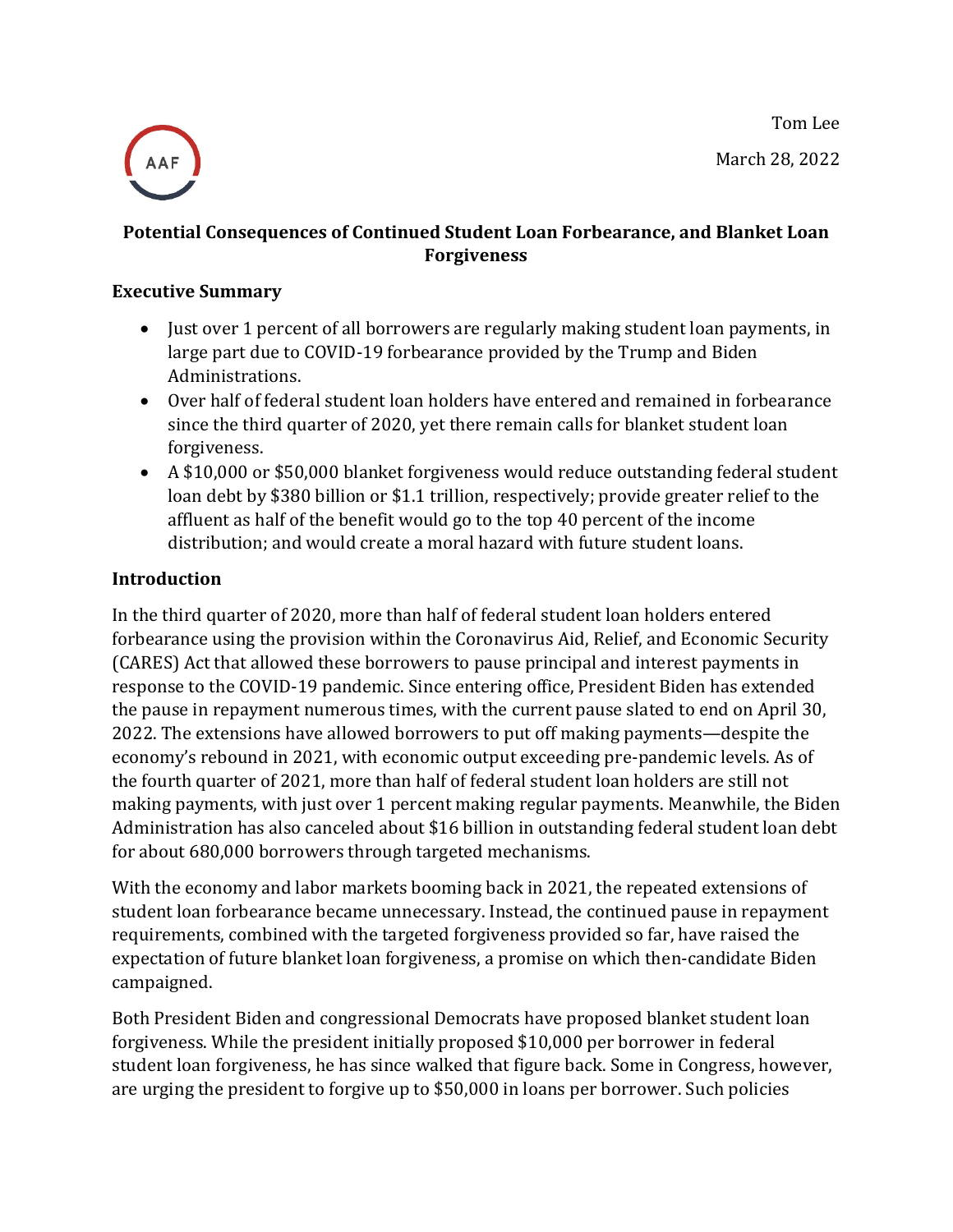would be highly regressive. More than half of this relief would be realized by the top 40 percent of families by income, while the bottom 40 percent would realize just a quarter of the relief. Further, any form of blanket loan forgiveness would also inundate the alreadytroubled student loan system with a new set of disincentives for borrowers to pay back what they owe.

### **Current Distribution of Federally Managed Student Loans by Repayment Status**

Repayment requirements for federal student loans were initially paused as part of the CARES Act, a \$2.2 trillion economic stimulus bill in response to the COVID-19-induced economic recession, passed on March 27, 2020. CARES specifically allowed borrowers to suspend principal and interest payments on outstanding federal student loans without penalty and set zero percent interest rates. CARES also stopped automatic collections on defaulted federal student loans. Using authorities granted in the CARES Act, the Trump Administration extended these suspensions for federal student loans twice more until January 31, 2021. Upon taking office, the Biden Administration quickly extended the suspensions and has extended them several times since. As of now, the return to regular federal student loan principal and interest payment requirements is set to resume on May 1, 2022; there is speculation that the administration will extend the pause into 2023, however.<sup>1</sup>

Not surprisingly, many borrowers chose to suspend their repayment of federal student loans in 2020 and have not resumed payments to date. The percentage of federal direct student loan holders in forbearance increased from 10.8 percent in the second quarter of 2020 to 55.2 percent in the third quarter of 2020. The portion of holders in repayment decreased from 42.6 percent to just 0.8 percent in the third quarter of 2020. As of the fourth quarter 2021, the portion of holders in forbearance changed little at 56.4 percent. The portion of borrowers making regular payments also remained relatively static at 1.1 percent.

Chart 1: Distribution of Federal Direct Loans by Status<sup>2</sup>

<sup>1</sup> https://www.washingtonpost.com/education/2022/03/16/murray-request-loan-moratorium-extension/

<sup>2</sup> https://studentaid.gov/data-center/student/portfolio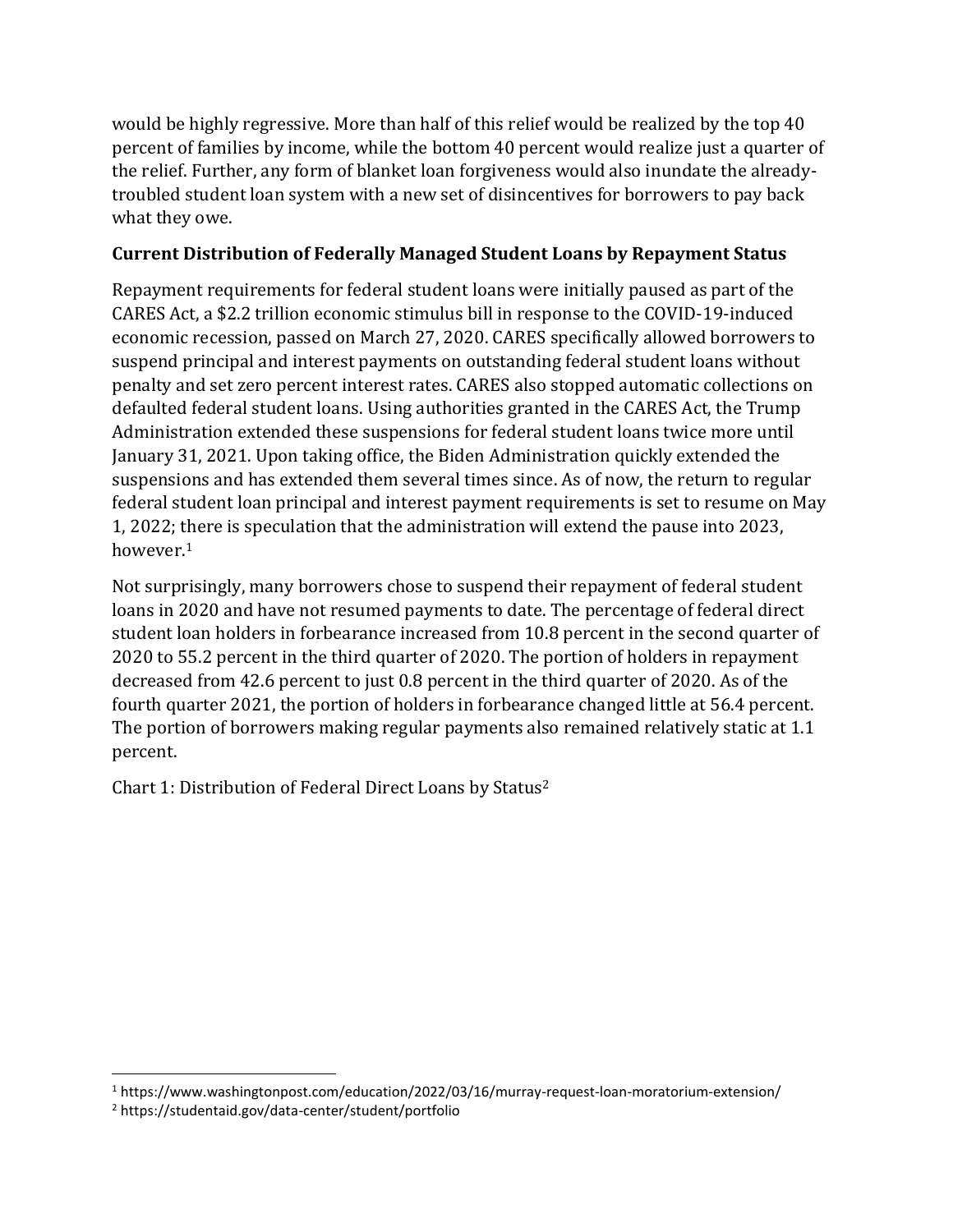

It is also not surprising that the continued pause in repayment requirements is widely popular among borrowers. A recent poll from Data for Progress found that 87 percent, or nearly 40 million of the 45.6 million federal student loan holders, support extending the pause in repayment through the end of the year.<sup>3</sup>

# **The Distribution of Blanket Forgiveness by Debt Size and Income**

The Biden Administration initially signaled its support for \$10,000 in blanket forgiveness for all federal student loan holders, but has since walked back this commitment due to uncertainty over whether it has the legal authority to do so. Some congressional Democrats have even suggested up to \$50,000 in forgiveness. In the meantime, the administration has used more targeted mechanisms, such as borrower defense and total permanent disability discharge (TPD), to forgive \$16 billion in outstanding federal student loan debt for about 680,000 borrowers.<sup>4</sup>

# *Impact of Blanket Loan Forgiveness by Borrower Debt Size*

There are no exact details on what blanket loan forgiveness under the Biden Administration would look like, only that the amount would total \$10,000 per holder. It is unclear whether blanket forgiveness would cover only direct federal loans, all federally managed loans, or whether it would extend to private loans. This analysis assumes the

<sup>3</sup> https://protectborrowers.org/new-poll-as-joe-biden-addresses-the-nation-voters-of-color-overwhelminglysupport-action-to-cancel-student-debt-extend-pause-on-student-loan-payments/

<sup>4</sup> https://www.ed.gov/news/press-releases/education-department-approves-415-million-borrower-defenseclaims-including-former-devry-university-students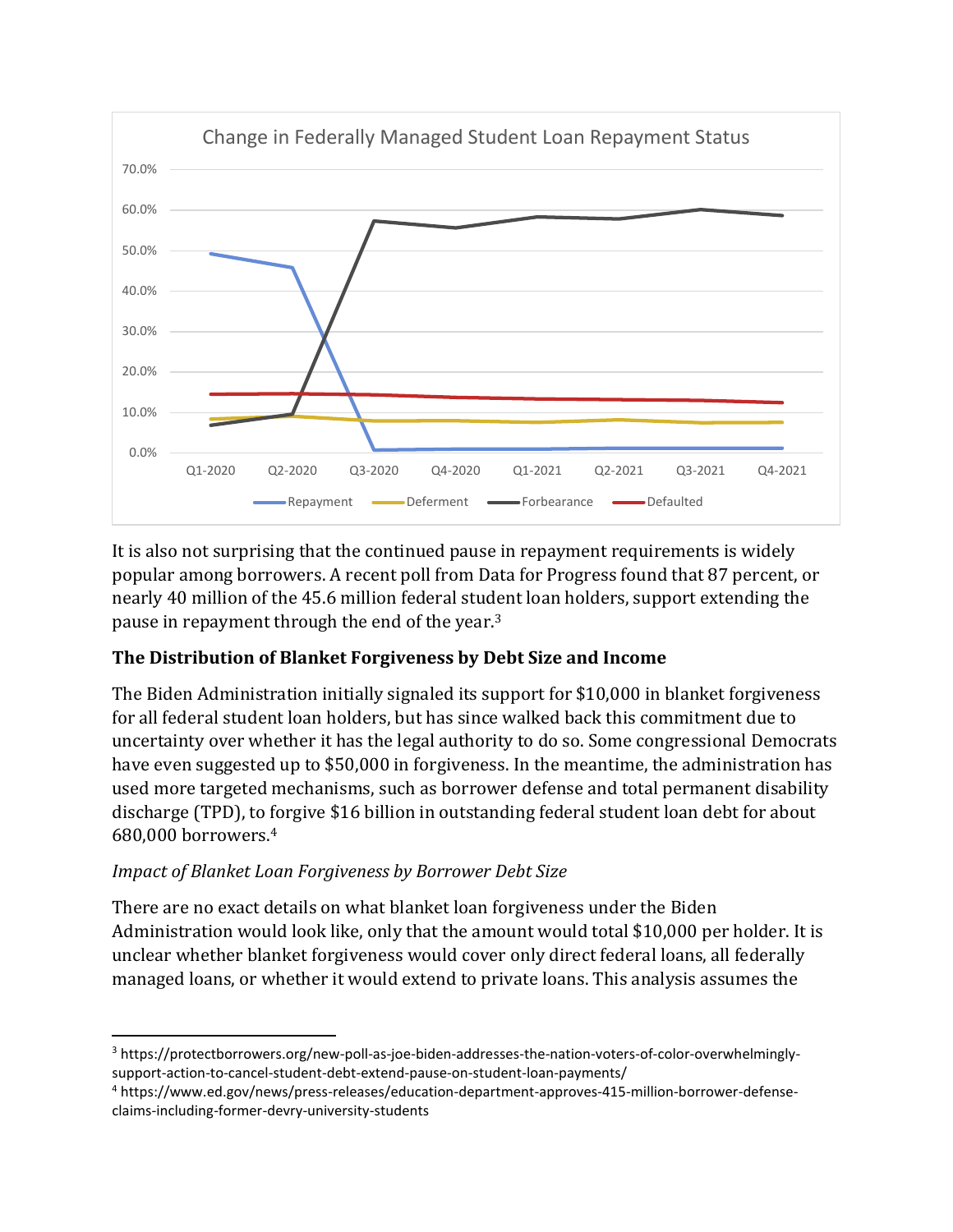blanket forgiveness would cover all federally managed loans.<sup>5</sup> It does not consider private student loans, which make up a relatively small portion of total outstanding student loan debt.

Below is a table of the current federally managed student loan portfolio by the outstanding balances of borrowers. A \$10,000 blanket forgiveness policy would fully eliminate the balances of 15.1 million holders in the first two categories while reducing for each holder in the subsequent categories up to the amount. Overall, a \$10,000 blanket forgiveness would reduce total federal outstanding student debt by \$380.2 billion, 24 percent of the \$1.6 trillion in total outstanding federal student loan debt. A \$50,000 blanket forgiveness would fully eliminate the balances of 38.3 billion holders in the first five categories and would reduce total federal outstanding student debt by \$1.06 trillion, 66 percent of the \$1.6 trillion in total outstanding federal student loan debt.

Table 1: Federal Student Loan Portfolio by Borrower Debt Size as of the Fourth Quarter of 2021<sup>6</sup>

| Amount Owed (\$)                 | Less    | 5K to      | $10-$           | $20 -$  | $40 -$  | $60 -$     | $80 -$  | $100 -$ | $200K +$ |
|----------------------------------|---------|------------|-----------------|---------|---------|------------|---------|---------|----------|
|                                  | than 5K | <b>10K</b> | 20 <sub>K</sub> | 40K     | 60K     | <b>80K</b> | 100K    | 200K    |          |
| <b>Total Dollars Outstanding</b> | \$20.6  | \$54.6     | \$134.1         | \$277.6 | \$210.8 | \$180.5    | \$126.1 | \$330.5 | \$277.4  |
| (in Billions)                    |         |            |                 |         |         |            |         |         |          |
| Total Number of                  | 7.7     | 7.4        | 9.2             | 9.7     | 4.3     | 2.6        | 1.4     | 2.4     | 0.9      |
| Borrowers (in Millions)          |         |            |                 |         |         |            |         |         |          |
| <b>Total Dollars Outstanding</b> | \$0.0   | \$0.0      | \$42.1          | \$180.6 | \$167.8 | \$154.5    | \$112.1 | \$306.5 | \$268.2  |
| (in Billions) After \$10,000     |         |            |                 |         |         |            |         |         |          |
| Forgiveness                      |         |            |                 |         |         |            |         |         |          |
| Total Outstanding (in            | \$0.0   | \$0.0      | \$0.0           | \$0.0   | \$0.0   | \$50.5     | \$56.1  | \$210.5 | \$232.2  |
| Billions) After \$50,000         |         |            |                 |         |         |            |         |         |          |
| Forgiveness                      |         |            |                 |         |         |            |         |         |          |

### *Impact of Blanket Loan Forgiveness by Income*

Upper-income families hold a disproportionate amount of outstanding student debt. According to the [Federal Reserve c](https://www.federalreserve.gov/publications/files/scf20.pdf)hart below, more than half of outstanding student debt is held by families in the top 40 percent of the income distribution, while the bottom 40 percent of the income distribution holds just about a quarter of the total federal student loan debt. Of the approximate \$380 billion in canceled debt under the \$10,000 blanket forgiveness proposal, more than half would be realized by families in the upper 40 percent of income. The bottom 40 percent would realize just a quarter of the \$380 billion forgiven. This dynamic holds for any amount of blanket loan forgiveness.

<sup>&</sup>lt;sup>5</sup> Includes Direct Loan, Federal Family Education Loan, and Perkins Loan borrowers in an Open loan status.

<sup>6</sup> https://studentaid.gov/data-center/student/portfolio